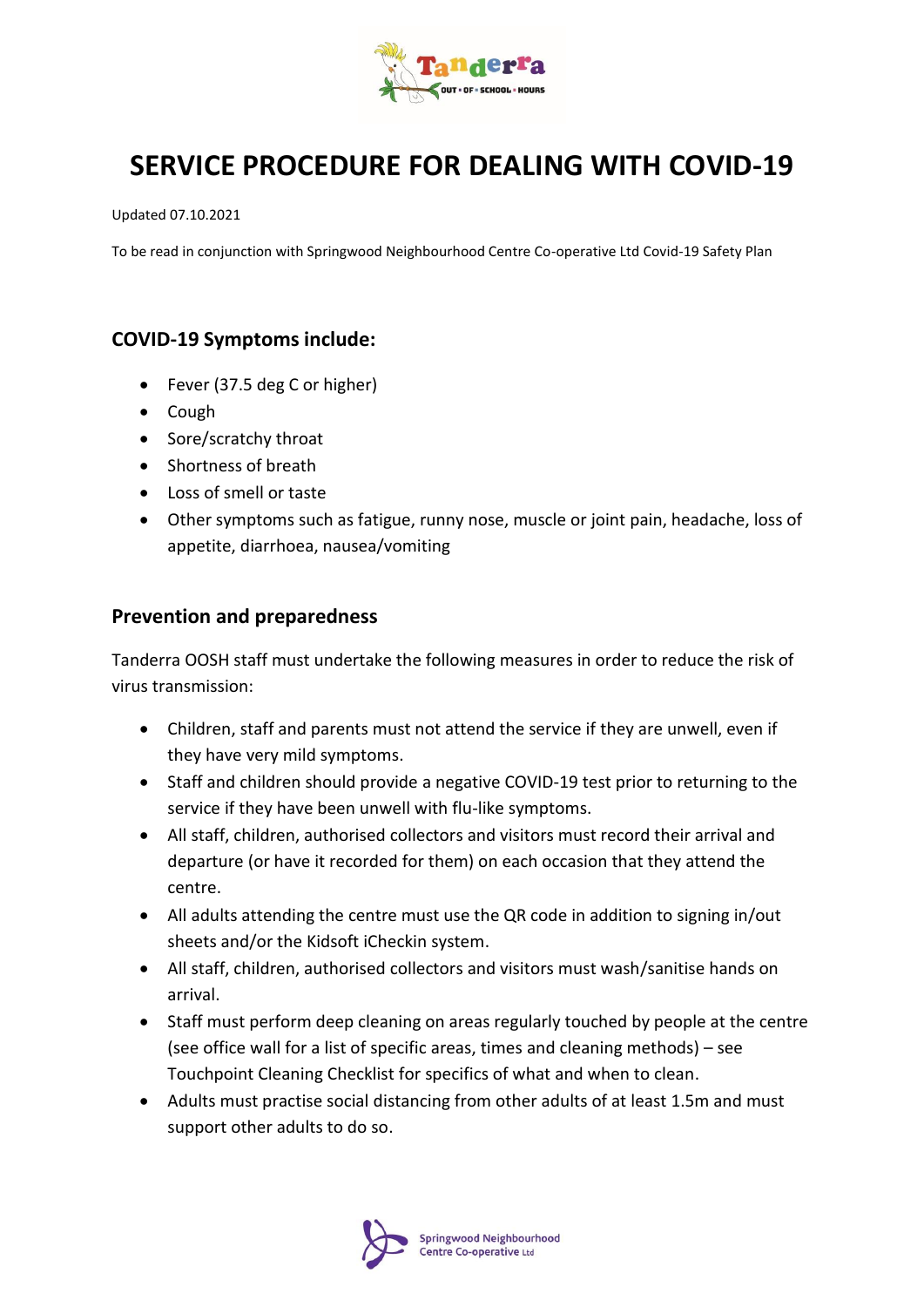

- A maximum of 1 authorised collector at a time per family is permitted on the premises when bringing and collecting children. Authorised collectors should perform essential tasks only.
- Encourage good hygiene practices by staff and children.
- Tissues, sanitiser, soap and paper towels to be available at all times.
- Educators are required to wear face masks when working with the children both inside and outside, including when collecting children from bus stops.
- When no children are present in the service, staff are required to wear face masks while engaging with other staff or adults.
- Non-essential visitors will not be permitted to attend the centre while the service is in progress while the regional stay-at-home orders are in place.
- Educators who work within 50km of Greater Sydney are recommended but not required – to undertake surveillance testing every 7 days.
- Any children with compromised immunity or complex health care needs will be identified and staff will work with the family to update medical management plans, risk management plans, communication plans etc as per Regulations 90 and 168.
- Staff will maximise ventilation of the premises as much as possible by keeping doors and windows open when it's not too cold.
- Under the auspices of Springwood Neighbourhood Centre Co-operative Ltd, the service will comply with all requirements under the Public Health Orders by both state and federal governments.

## **Management of suspected cases at the service**

- If a child becomes unwell whilst at the centre, the child's wellbeing will be managed with appropriate first aid steps, as usual.
- If it is suspected that a child has cold/flu-like symptoms, the child should be isolated in the office (or chill room if more appropriate) with the door shut while staff call their parents/carers for immediate collection. One educator will be designated to attend to the child's needs, ensure their safety and wellbeing etc while waiting for an authorised collector to arrive. The educator will endeavour to minimise physical contact and practice social distancing as far as possible while child is present.
- Staff or children who are unwell with cold/flu-like symptoms must seek medical advice, self-isolate while waiting for results and will not be allowed to return to the service until a negative COVID-19 test has been provided.
- Staff caring for a child with suspected cold/flu-like symptoms must record the illness as usual, must perform a deep clean of the hot spots and areas where the child was playing/resting.

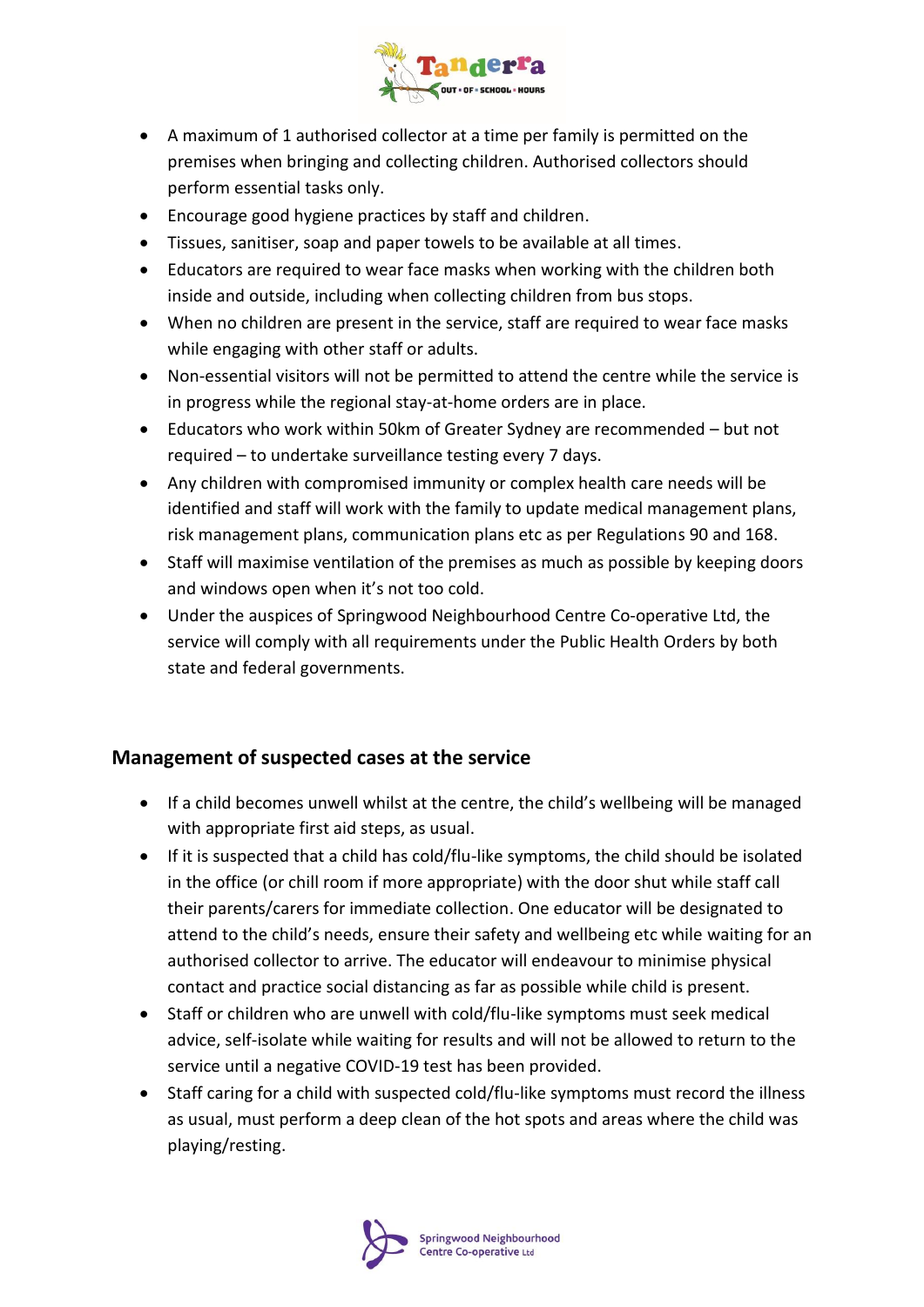

• If a child or staff member has suspected cold/flu-like symptoms while present at the service, this event must be reported to the Nominated Supervisor as soon as possible.

## **Management of a confirmed case at the service**

- NSW Health Public Health Unit (PHU) will advised COVID-19 positive test results to Nominated Supervisor / Approved Provider.
- Approved Provider must notify the Department of Education Early Childhood Directorate.
- The Nominated Supervisor will advise families of a positive COVID-19 test result where the person has been in attendance whilst infectious in consultation with PHU.
- The service will be required to undertake contact tracing under advice from PHU.
- PHU will advise close contacts of the requirement to self-isolate for the required period and other relevant health advice.
- This is a serious incident and must be notified to the Department within 24 hours via the ACECQA portal.
- The Approved Provider should also report the incident to NSW Safe Work on 13 10 50.

#### **If the PHU advises that the service needs to close**

- The Nominated Supervisor will notify families that the service will be nonoperational for the relevant period and that children currently at the service will need to be collected as soon as possible
- The Nominated Supervisor will notify the Department of Education via the ACECQA portal or via the Information and Enquiries line on 1800 619 113 or email [ececd@det.nsw.edu.au.](mailto:ececd@det.nsw.edu.au) Notification should be as soon as possible and within 7 days.
- Nominated Supervisor will notify the Australian Government Department of Education Skills and Employment (ChildCare Subsidy payments) via email at [CCSAssessments-NSWACT@dese.gov.au](mailto:CCSAssessments-NSWACT@dese.gov.au)
- Approved Provider will notify where required to NSW Safe Work on 13 10 50.